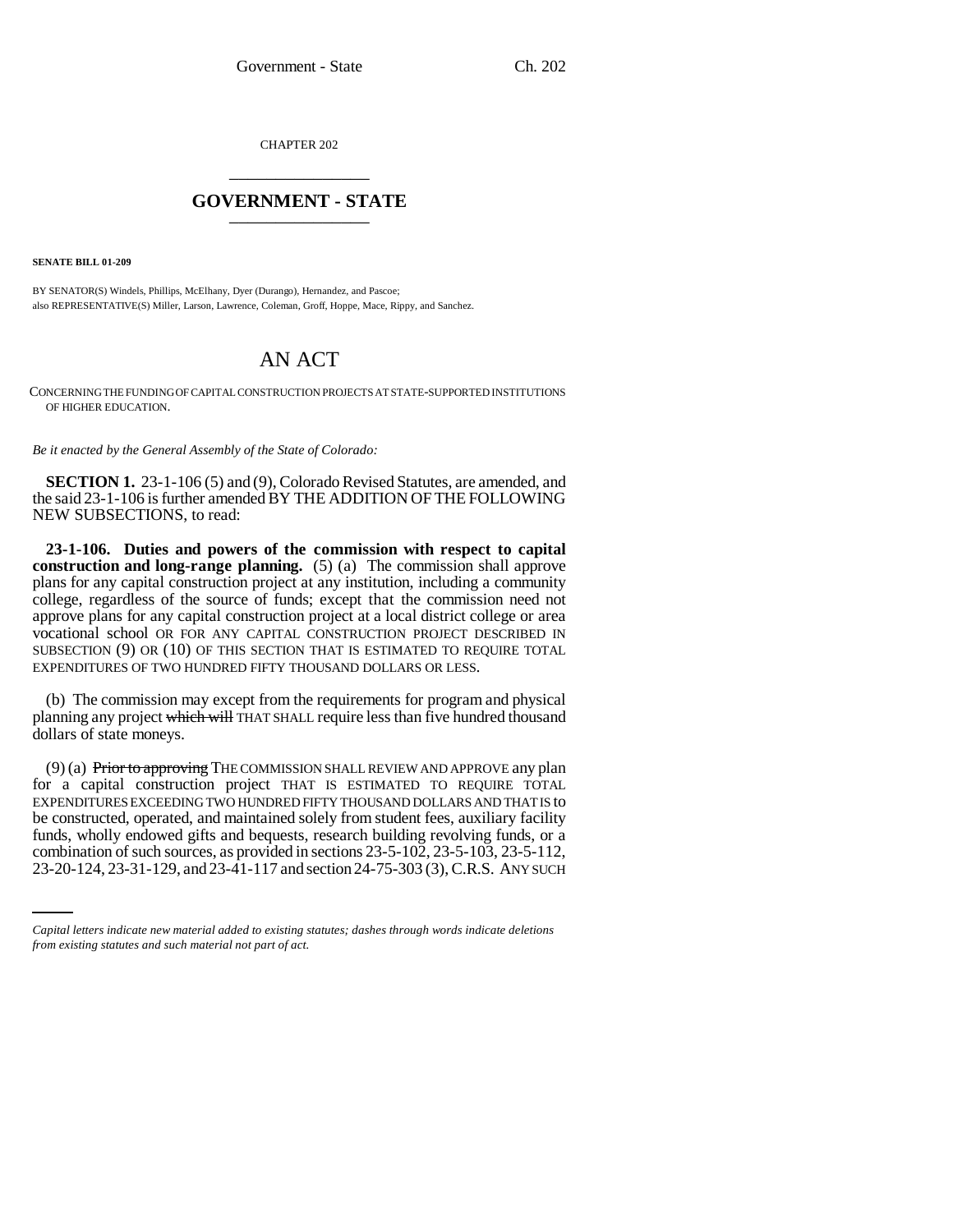## Ch. 202 Government - State

PLAN FOR A CAPITAL CONSTRUCTION PROJECT THAT IS ESTIMATED TO REQUIRE TOTAL EXPENDITURES OF TWO HUNDRED FIFTY THOUSAND DOLLARS OR LESS SHALL NOT BE SUBJECT TO REVIEW OR APPROVAL BY THE COMMISSION.

(b) UPON APPROVAL OF A PLAN FOR A CAPITAL CONSTRUCTION PROJECT PURSUANT TO PARAGRAPH (a) OF THIS SUBSECTION (9), the commission shall request and consider recommendations from SUBMIT SUCH PLAN TO the capital development committee. and THE CAPITAL DEVELOPMENT COMMITTEE SHALL MAKE A RECOMMENDATION REGARDING THE PROJECT TO the joint budget committee. FOLLOWING RECEIPT OF THE RECOMMENDATION, THE JOINT BUDGET COMMITTEE SHALL REFER ITS RECOMMENDATIONS REGARDING THE PROJECT, WITH WRITTEN COMMENTS, TO THE COMMISSION.

(c) The commission, the capital development committee, and the joint budget committee shall by agreement adopt procedures governing the capital development committee and joint budget committee review of projects subject to this subsection (9), which agreement shall provide that, whenever possible, the capital development committee SHALL SUBMIT RECOMMENDATIONS TO THE JOINT BUDGET COMMITTEE and THE joint budget committee will SHALL submit their recommendations to the commission within thirty days after each committee receives the information prescribed in the agreement as necessary for its review.

(10) THE COMMISSION SHALL REVIEW AND APPROVE ANY PLAN FOR A CAPITAL CONSTRUCTION PROJECT THAT IS ESTIMATED TO REQUIRE TOTAL EXPENDITURES EXCEEDING TWO HUNDRED FIFTY THOUSAND DOLLARS AND THAT IS TO BE CONSTRUCTED SOLELY FROM CASH FUNDS HELD BY THE INSTITUTION OTHER THAN THOSE FUNDS SPECIFIED IN PARAGRAPH (a) OF SUBSECTION (9) OF THIS SECTION AND OPERATED AND MAINTAINED FROM SUCH CASH FUNDS OR FROM STATE MONEYS APPROPRIATED FOR SUCH PURPOSE, OR BOTH. ANY PLAN FOR ANY SUCH CAPITAL CONSTRUCTION PROJECT THAT IS ESTIMATED TO REQUIRE TOTAL EXPENDITURES OF TWO HUNDRED FIFTY THOUSAND DOLLARS OR LESS SHALL NOT BE SUBJECT TO REVIEW OR APPROVAL BY THE COMMISSION.

(11) EACH INSTITUTION SHALL SUBMIT TO THE COMMISSION ON OR BEFORE SEPTEMBER 1 OF EACH YEAR A LIST AND DESCRIPTION OF EACH PROJECT FOR WHICH AN EXPENDITURE WAS MADE DURING THE IMMEDIATELY PRECEDING FISCAL YEAR THAT WAS NOT SUBJECT TO REVIEW BY THE COMMISSION PURSUANT TO SUBSECTIONS (9) AND (10) OF THIS SECTION. THE COMMISSION SHALL SUBMIT A COMPILATION OF SUCH PROJECTS TO THE CAPITAL DEVELOPMENT COMMITTEE ON OR BEFORE DECEMBER 1 OF EACH YEAR.

**SECTION 2.** 24-75-303 (3), Colorado Revised Statutes, is amended to read:

**24-75-303. Appropriation for capital construction.** (3) (a) No capital construction project for a state-supported institution of higher education which THAT is estimated to require total expenditures exceeding two hundred fifty FIVE HUNDRED thousand dollars may be commenced unless:

 $(a)$  (I) The project is to be constructed solely from cash funds held by THE INSTITUTION OTHER THAN THOSE FUNDS SPECIFIED IN SUBPARAGRAPH (II) OF THIS PARAGRAPH (a), IS TO BE OPERATED AND MAINTAINED FROM SUCH CASH FUNDS OR